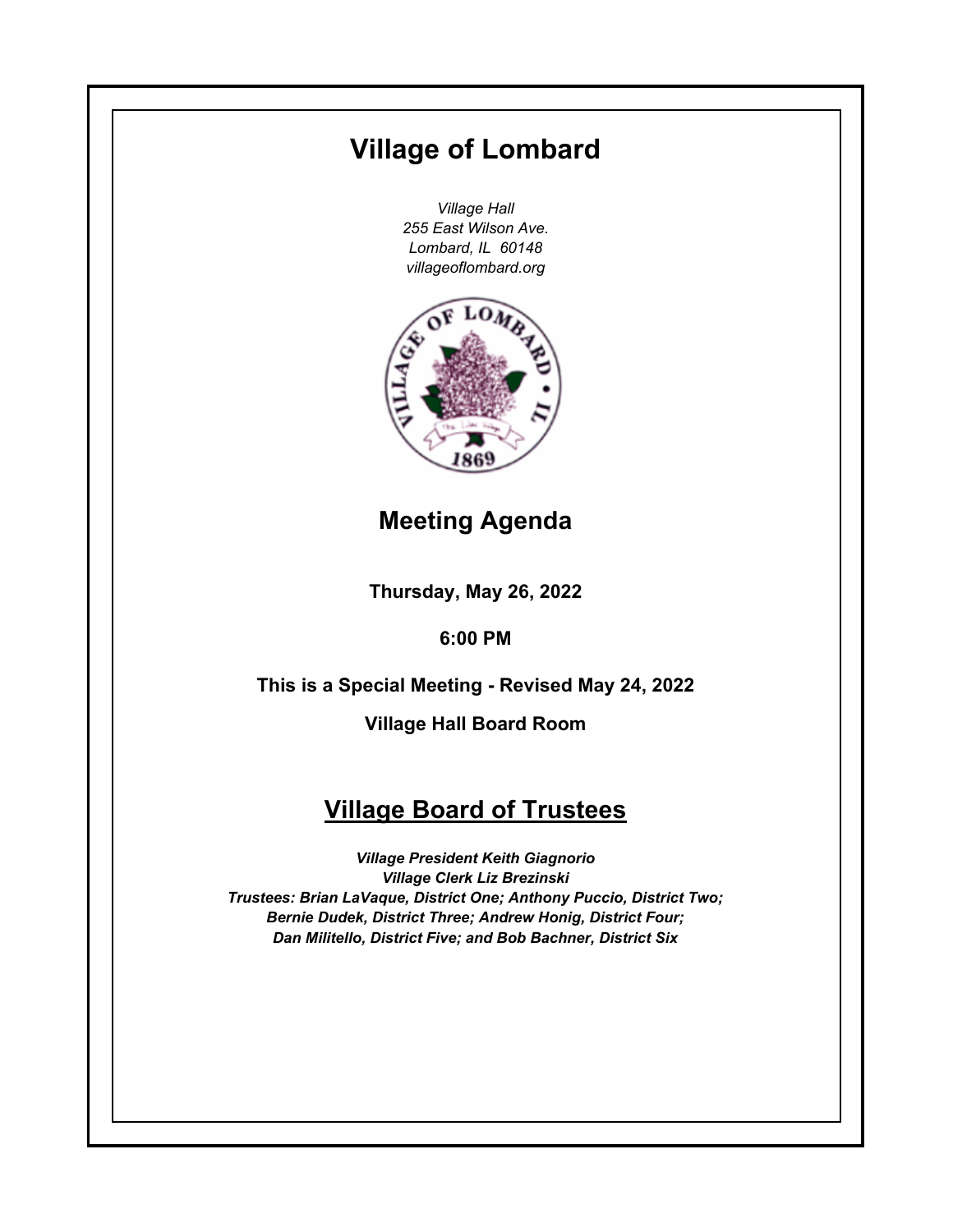# **I. Call to Order and Pledge of Allegiance**

- **II. Roll Call**
- **III. Public Hearings**
- **IV. Public Participation**

*Art Fair Presentation - Kevaria Lezza*

## **V. Approval of Minutes**

*Minutes of May 5, 2022*

# **VI. Committee Reports**

**Community Promotion & Tourism - Trustee Bernie Dudek, Chairperson**

**Community Relations Committee - Trustee Dan Militello, Chairperson**

**Economic/Community Development Committee - Trustee Anthony Puccio, Chairperson**

**Finance & Administration Committee, Trustee Andrew Honig, Chairperson**

**Public Safety & Transportation Committee - Trustee Brian LaVaque Chairperson**

**Public Works & Environmental Concerns Committee - Trustee Bob Bachner, Chairperson**

**Board of Local Improvements - Trustee Bob Bachner, President**

**Lombard Historic Preservation Commission - Village Clerk Liz Brezinski**

## **VII. Village Manager/Village Board/Village Clerk Comments**

### **VIII. Consent Agenda**

#### **Payroll/Accounts Payable**

**A.** [220174](http://lombard.legistar.com/gateway.aspx?m=l&id=/matter.aspx?key=18476) **Approval of Accounts Payable** For the period ending May 6, 2022 in the amount of \$159,565.98.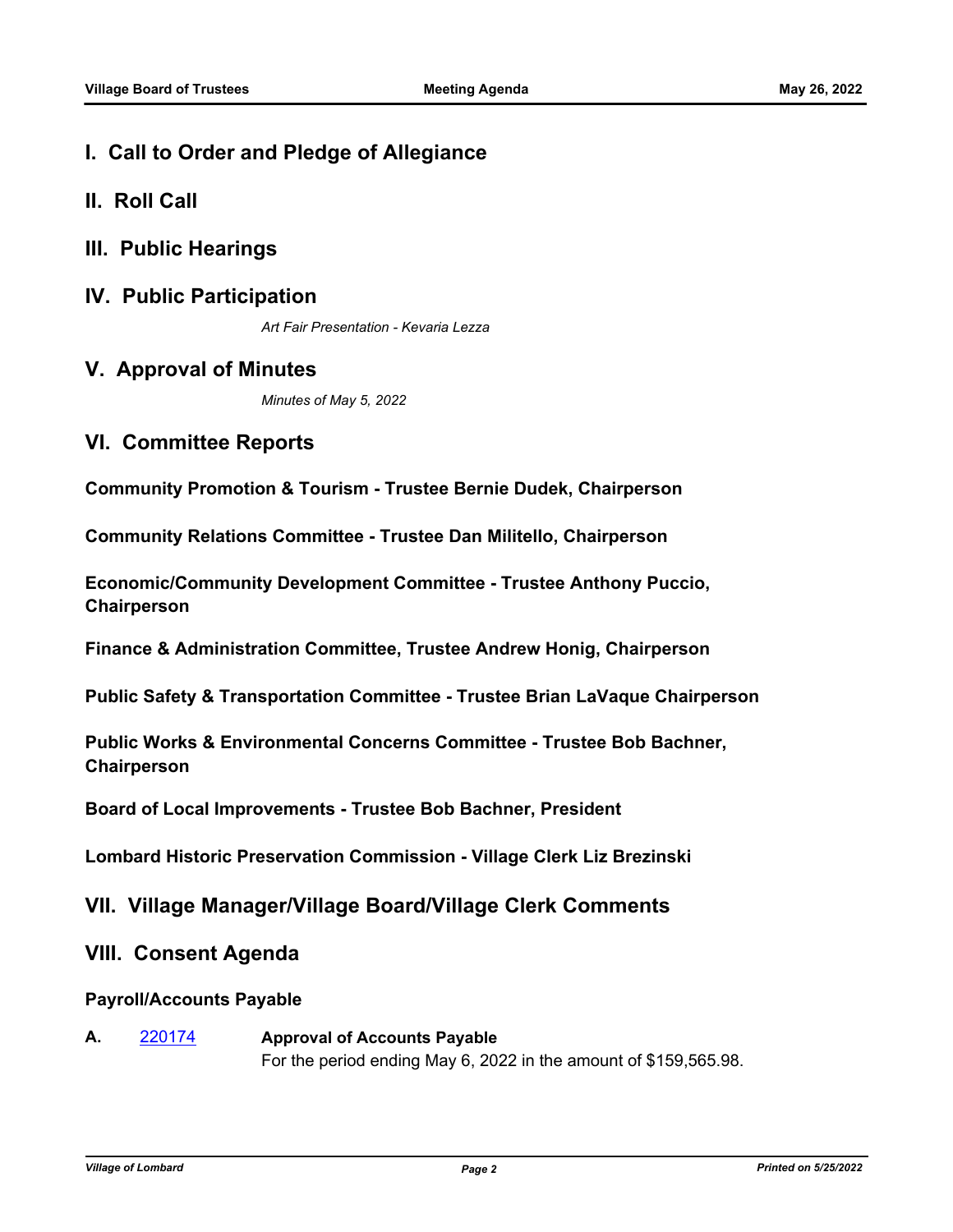| В. | 220181 | <b>Approval of Village Payroll</b>                                                                         |
|----|--------|------------------------------------------------------------------------------------------------------------|
|    |        | For the period ending May 7, 2022 in the amount of \$873,048.03.                                           |
| C. | 220182 | <b>Approval of Accounts Payable</b><br>For the period ending May 13, 2022 in the amount of \$1,537,081.02. |
| D. | 220188 | <b>Approval of Accounts Payable</b><br>For the period ending May 20, 2022 in the amount of \$163,841.24.   |

#### **Ordinances on First Reading (Waiver of First Requested)**

**E.** [220177](http://lombard.legistar.com/gateway.aspx?m=l&id=/matter.aspx?key=18479) **Village Equipment to be Declared Surplus**  Ordinance approving the request of the IT Department to sell and/or dispose of surplus equipment as more specifically detailed in Exhibit "A" attached to the ordinance, as these items have extended beyond their useful life or are obsolete to include: seventy-seven (77) Apple iPhones as follows: two (2) iPhone 11; one (1) iPhone 6; six (6) iPhone 7; six (6) iPhone 8; sixty-two (62) iPhone XR; these items to be included in the Verizon BuyBack Program.

## **F.** [220183](http://lombard.legistar.com/gateway.aspx?m=l&id=/matter.aspx?key=18485) **Purchase of New Dump Truck and Approval of Ordinance Declaring 2012 Dump Truck as Surplus Property**

Request for a waiver of bids and award of a contract to Rush Truck Center of Springfield, in the amount of \$243,564.00. State bid for this type of vehicle has been awarded to Rush Truck Center of Springfield (Contract #19-416CMS). Approval of an Ordinance declaring Unit ST330, a 2012 International dump truck with plow and spreader, as surplus and authorizing their sale and/or disposal. Staff requests a waiver of first reading.

## **G.** [220184](http://lombard.legistar.com/gateway.aspx?m=l&id=/matter.aspx?key=18486) **Purchase of a New John Deer Front-End Loader and Approval of Ordinance Declaring 2012 John Deer Front-End Loader as Surplus Property**

Request for a waiver of bids and award of a contract to West Side Tractor of Naperville, in the amount of \$135,150.57. The new loader, model number 524P is available for purchase through the Sourcewell Cooperative Contract #032119-JDC. The contract price is \$202,410.20 with a trade-in allowance for the current loader of \$70,000.00. Approval of an Ordinance declaring Village unit number WT451, a 2012 John Deere 524K front-end loader as surplus and authorizing its sale and/or disposal. Staff requests a waiver of first reading.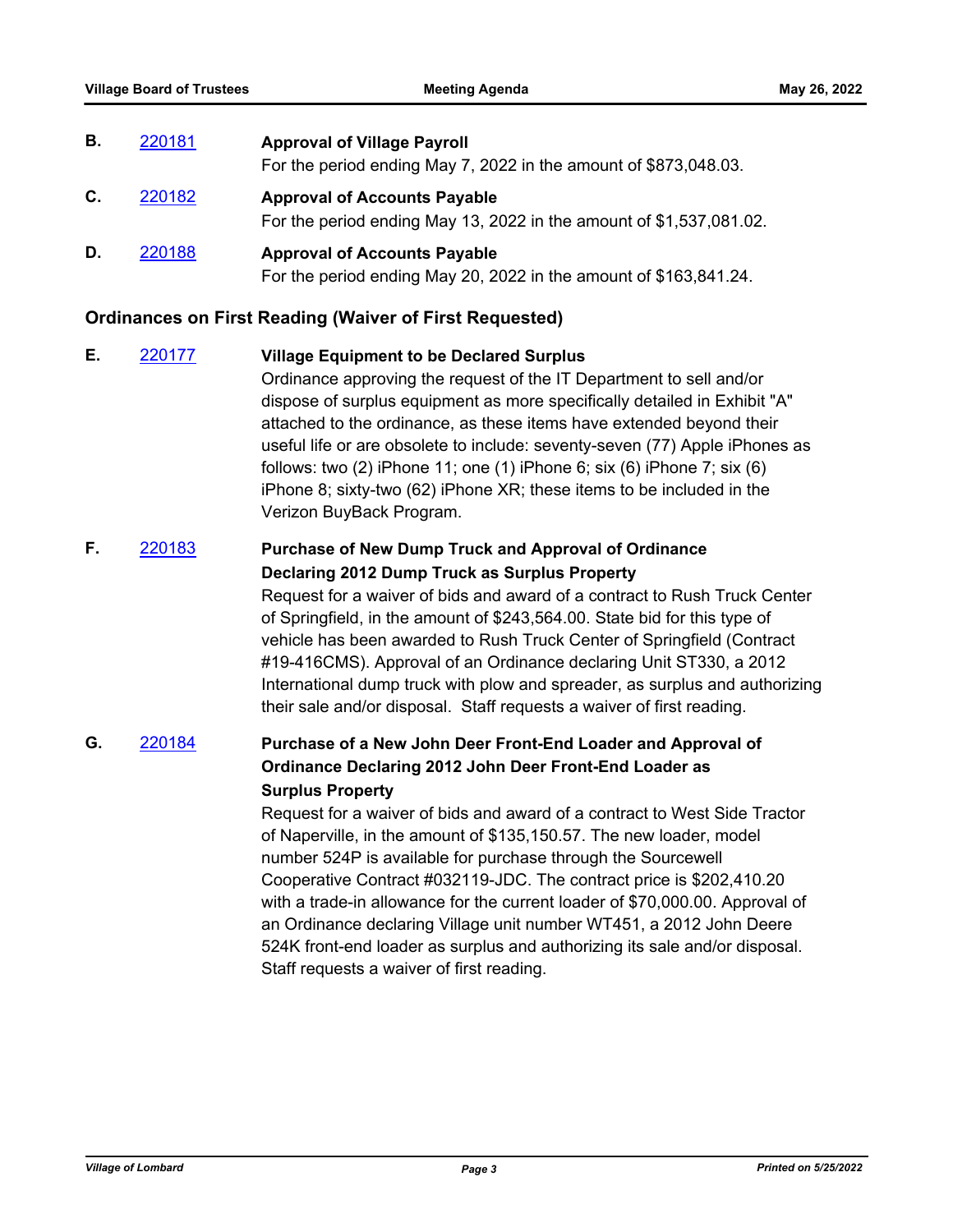| $G-2.$ | 220187 | Amending Title XI, Chapter 112 Section 112.13(A) of the Lombard<br><b>Village Code - Alcoholic Beverages</b>                                                                                                                                                                                                                                                                                                                                                                                                                                                          |
|--------|--------|-----------------------------------------------------------------------------------------------------------------------------------------------------------------------------------------------------------------------------------------------------------------------------------------------------------------------------------------------------------------------------------------------------------------------------------------------------------------------------------------------------------------------------------------------------------------------|
|        |        | An ordinance amending the Village Code to revise the number of available<br>liquor licenses in the Class "A/B-I", "A/B-II", "A/B-III-VG", and "A/B-II-VG"<br>liquor license categories, to reflect the change of 96 LLC d/b/a Rosemary<br>and Jeans, located at 116 S. Main Street, from a Class "A/B-I" to a Class<br>"A/B-II" and SNA Restaurant Group, Inc. d/b/a Sebastians Ale and Whiskey<br>House, located at 801 E. Roosevelt Road, from a Class "A/B-III-VG" to a<br>Class "A/B-II-VG". Staff requests a waiver of first reading. (DISTRICTS #1<br>and $#6)$ |
| $G-3.$ | 220193 | An Ordinance Amending Title 11, Chapter 112, Section 112.18(B) -<br><b>Alcoholic Beverages</b><br>Ordinance amending Title 11, Chapter 112, Section 112.18(B) of the<br>Village Code, providing for the sale and consumption of alcohol in                                                                                                                                                                                                                                                                                                                            |

Village Code, providing for the sale and consumption of alcohol in connection with temporary events within the Park Avenue public right-of-way from St. Charles Road to Michael McGuire Drive on June 18 and 25, 2022, July 9, 16, 23 and 30, 2022 and August 6, 13 and 20, 2022 relative to Cruise Nights and the Summer Concerts Weekly Series. (DISTRICT #1)

#### **Other Ordinances on First Reading**

### **Ordinances on Second Reading**

# **H.** [220141](http://lombard.legistar.com/gateway.aspx?m=l&id=/matter.aspx?key=18443) **An Ordinance Amending Chapter 99, Sections 99.01, 99.02, 99.03, 99.04, 99.06, 99.10, 99.23 of the Lombard Village Code in Regard to Trees and Shrubs**

A recommendation of the Public Works & Environmental Concerns Committee to approve amendments to the Village Code relative to the proposed changes recommended by the Urban and Community Forestry Funding Grant from the State of Illinois Department of Natural Resources to update our Forestry Management Plan, in regard to the planting, maintenance and removal of trees, shrubs and plants in the Village.

#### *Legislative History*

5/5/22 Village Board of Trustees passed on first reading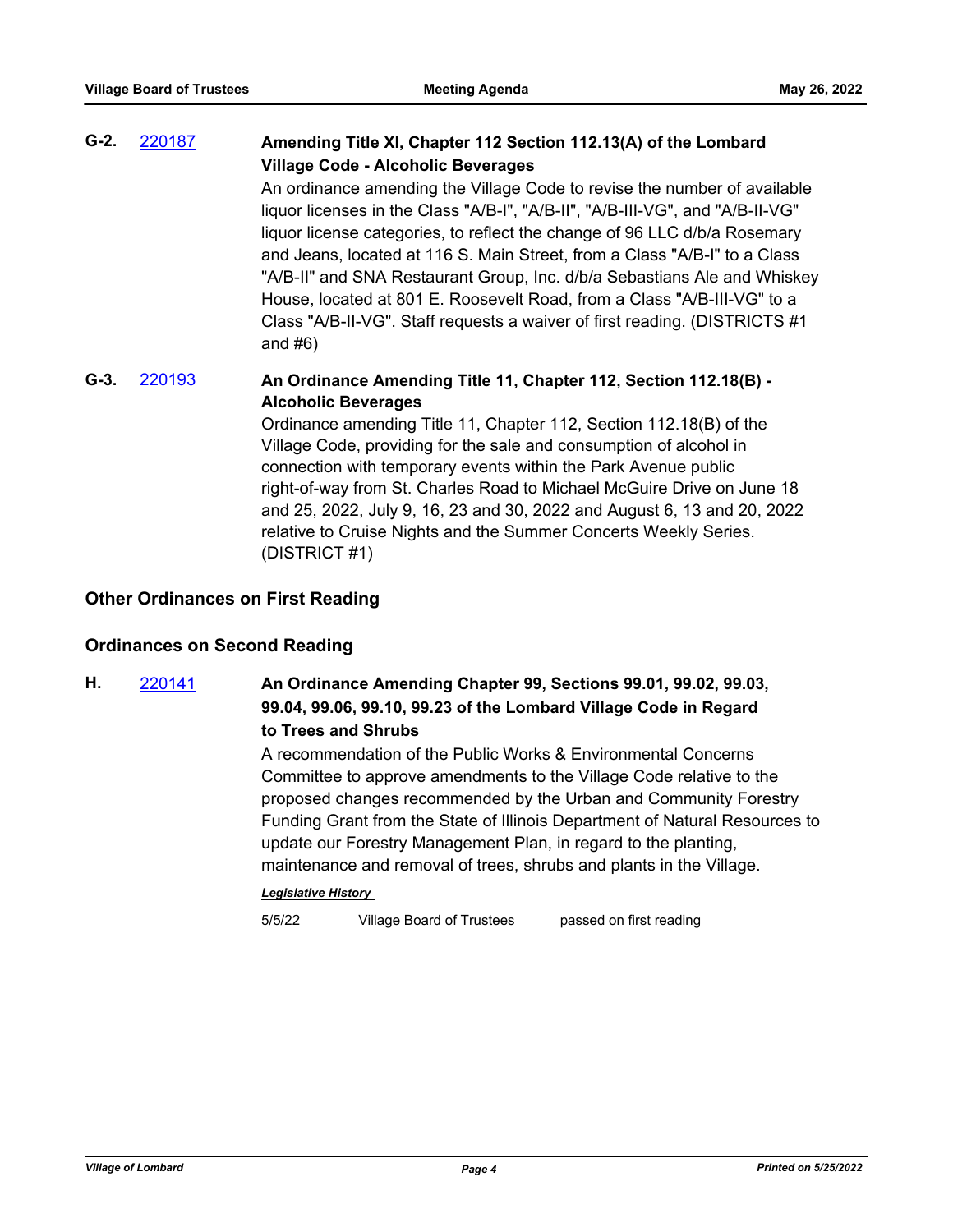#### **Resolutions**

**I.** [220179](http://lombard.legistar.com/gateway.aspx?m=l&id=/matter.aspx?key=18481) **Cruise Nights Parking Agreements** Resolution approving a license agreement between the Village and the owners of the parking lots at 118, 126, and 211 W. St. Charles Road for use of the parking lots by the Village for parking of certain vehicles designated by the Village for the 2022 Cruise Nights events and the 2022 Summer Concert Series. (DISTRICT #1) **J.** [220180](http://lombard.legistar.com/gateway.aspx?m=l&id=/matter.aspx?key=18482) **2022 Cruise Nights Temporary Parking Restrictions** Resolution providing for temporary parking restrictions along St. Charles Road between Main Street and N. Lincoln Avenue and along Park Avenue between Orchard Terrace and Michael McGuire Drive for Cruise Nights and the Summer Concert Series. (DISTRICT #1)

### **J-2.** [220175](http://lombard.legistar.com/gateway.aspx?m=l&id=/matter.aspx?key=18477) **Downtown Retail Business Grant; 100 W. St. Charles Road (Gnarly Knots)**

Request for concurrence of a recommendation from the Economic & Community Development Committee for a Downtown Retail Business Grant for eligible interior improvements in an amount not to exceed \$20,000.00. (DISTRICT #1)

#### *Legislative History*

5/23/22 Economic & Community Development Committee approved

### **Other Matters**

**K.** [220176](http://lombard.legistar.com/gateway.aspx?m=l&id=/matter.aspx?key=18478) **Sewer Root Control Program FY2022** Request for a waiver of bids and award of a contract to Duke's Root Control, Inc. in an amount not to exceed \$32,186.56. Duke's Root Control uses their patented and proprietary chemical, the only diquat-based herbicide registered by the USEPA for controlling tree roots in sanitary sewers.

#### **L.** [220186](http://lombard.legistar.com/gateway.aspx?m=l&id=/matter.aspx?key=18488) **Bulk Salt Purchase for Road Salt**

Request for a waiver of bids and award of a contract to Morton Salt, Inc. in the amount of \$266,338.00. The Village has participated in DuPage County Department of Transportation's salt bid. Morton's Salt, Inc. was the lowest bidder and will be the provider of bulk road salt for the County's contract. (DISTRICTS - ALL)

# **L-2.** [220191](http://lombard.legistar.com/gateway.aspx?m=l&id=/matter.aspx?key=18493) **Asphalt Resurfacing and Patching Program** Award of a contract to Brothers Asphalt Paving, Inc., the lowest responsible

bidder of four (4) bids received, in the amount of \$1,447,574.56 for services and materials in connection with the Village Asphalt Resurfacing and Patching Program. (DISTRICTS - ALL).